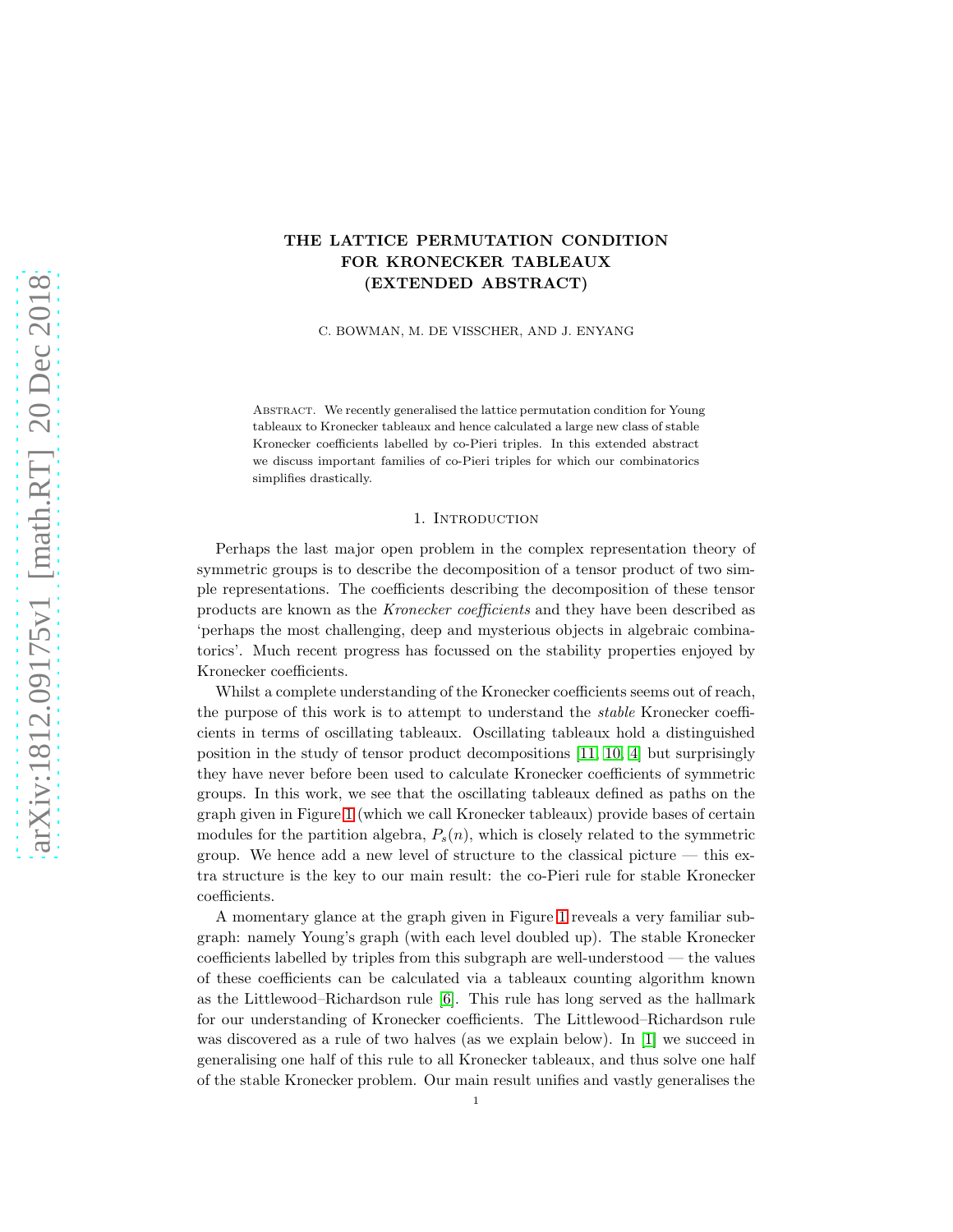<span id="page-1-0"></span>

FIGURE 1. The first three layers of the branching graph  $\mathcal Y$ 

work of Littlewood–Richardson [\[6\]](#page-12-3) and many other authors [\[8,](#page-12-5) [9,](#page-12-6) [2,](#page-12-7) [3,](#page-12-8) [7\]](#page-12-9). Most promisingly, our result counts explicit homomorphisms and thus works on a structural level above any description of a family of Kronecker coefficients since those first considered by Littlewood–Richardson [\[6\]](#page-12-3).

In more detail, given a triple of partitions  $(\lambda, \nu, \mu)$  and with  $|\mu| = s$ , we have an associated skew  $P_s(n)$ -module spanned by the Kronecker tableaux from  $\lambda$  to  $\nu$ of length s, which we denote by  $\Delta_s(\nu \setminus \lambda)$ . For  $\lambda = \emptyset$  and  $n \geq 2s$  these modules provide a complete set of non-isomorphic  $P_s(n)$ -modules (and we drop the partition ∅ from the notation). The stable Kronecker coefficients are then interpreted as the dimensions,

$$
\overline{g}(\lambda, \nu, \mu) = \dim_{\mathbb{Q}}(\text{Hom}_{P_s(n)}(\Delta_s(\mu), \Delta_s(\nu \setminus \lambda)))
$$
 (†)

for  $n \geq 2s$ . Restricting to the Young subgraph, or equivalently to a triple  $(\lambda, \nu, \mu)$ of so-called maximal depth such that  $|\lambda| + |\mu| = |\nu|$ , these modules specialise to the usual simple and skew modules for symmetric groups; hence the multiplicities  $\overline{g}(\lambda, \nu, \mu)$  are the Littlewood–Richardson coefficients. We hence recover the wellknown fact that the Littlewood–Richardson coefficients appear as the subfamily of stable Kronecker coefficients labelled by triples of maximal depth. The tableaux counted by the Littlewood–Richardson rule satisfy 2 conditions: the semistandard and *lattice permutation* conditions. In  $|1|$  we generalise the lattice permutation condition to Kronecker tableaux.

Main Theorem ([\[1,](#page-12-4) Main Theorem]). Let  $(\lambda, \nu, \mu)$  be a co-Pieri triple or a triple of maximal depth. Then the stable Kronecker coefficient  $\overline{g}(\lambda, \nu, \mu)$  is given by the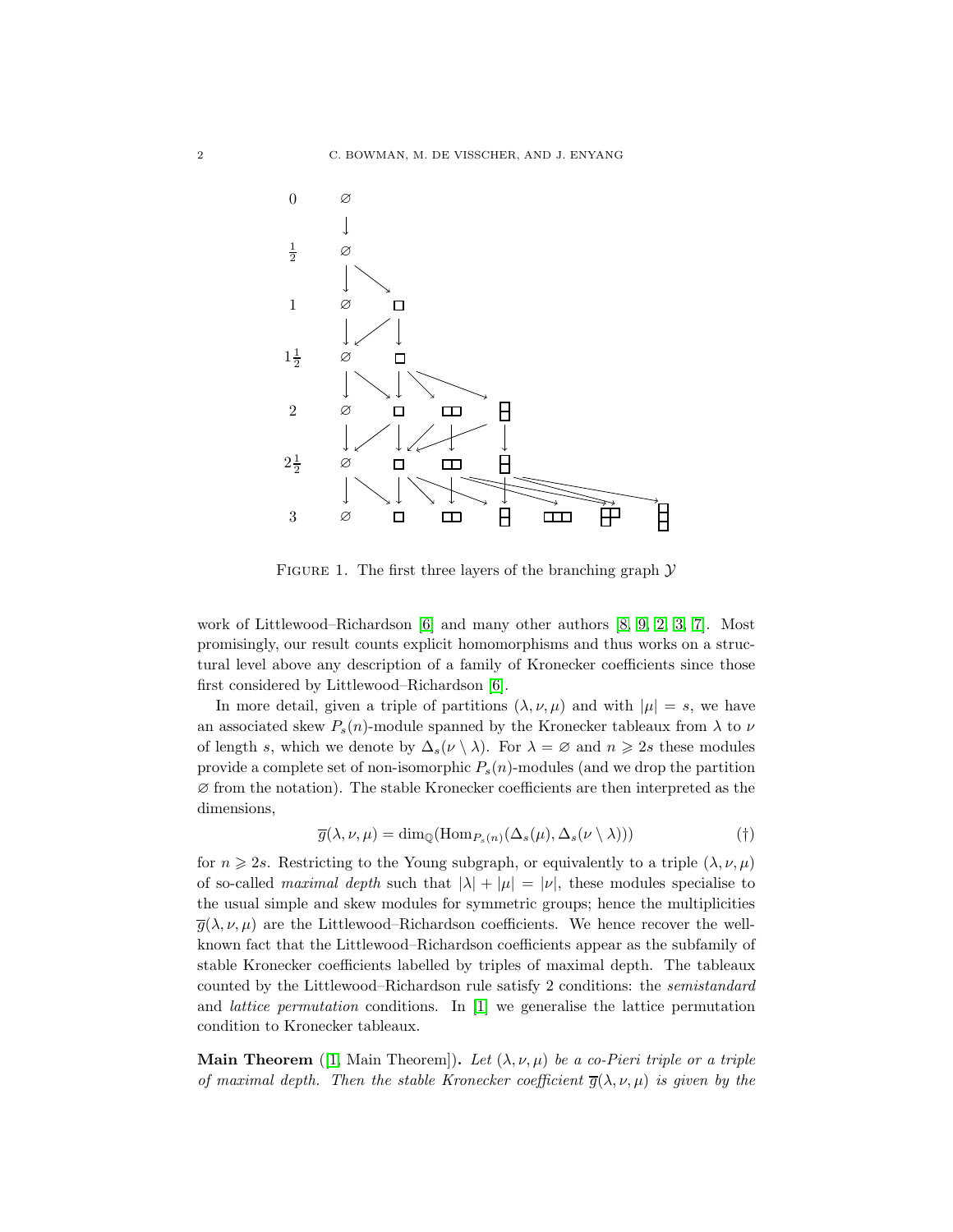number of semistandard Kronecker tableaux of shape  $\nu \setminus \lambda$  and weight  $\mu$  whose reverse reading word is a lattice permutation.

The observant reader will notice that the statement above describes the Littlewood– Richardson coefficients uniformly as part of a far broader family of stable Kronecker coefficients (and is the first result in the literature to do so). Whilst the classical Pieri rule (describing the semistandardness condition for Littlewood–Richardson tableaux) is elementary, it served as a first step towards understanding the full Littlewood–Richardson rule; indeed Knutson–Tao–Woodward have shown that the Littlewood–Richardson rule follows from the Pieri rule by associativity [\[5\]](#page-12-10). We hope that our generalisation of the co-Pieri rule (the lattice permutation condition for Kronecker tableaux) will prove equally useful in the study of stable Kronecker coefficients.

The definition of semistandard Kronecker tableaux naturally generalises the classical notion of semistandard Young tableaux as certain "orbits" of paths on the branching graph given in Figure [1](#page-1-0) (see Section 1.2 and Definition [4.1\)](#page-6-0). The lattice permutation condition is identical to the classical case once we generalise the dominance order to all steps in the branching graph  $\mathcal Y$  to define the reverse reading word of a semistandard Kronecker tableau (see Section [5\)](#page-10-0).

Examples of co-Pieri triples. The definition of co-Pieri triples is given in [\[1,](#page-12-4) Theorem 4.12] and can appear quite technical at first reading; we present a few special cases here.

- (i)  $\lambda$  and  $\mu$  are one-row partitions and  $\mu$  is arbitrary. This family has been extensively studied over the past thirty years and there are many distinct combinatorial descriptions of some or all of these coefficients [\[8,](#page-12-5) [9,](#page-12-6) [2,](#page-12-7) [3,](#page-12-8) [7\]](#page-12-9), none of which generalises.
- (ii) the two skew partitions  $\lambda \ominus (\lambda \cap \nu)$  and  $\nu \ominus (\lambda \cap \nu)$  have no two boxes in the same column and  $|\mu| = \max\{|\lambda \ominus (\lambda \cap \nu)|, |\nu \ominus (\lambda \cap \nu)|\}$ . It is easy to see that if, in addition,  $(\lambda, \nu, \mu)$  is a triple of maximal depth, then this case specialises to the classical co-Pieri triples.
- (iii)  $\lambda = \nu = (dl, d(l-1), \ldots, 2d, d)$  for any  $l, d \geq 1$  and  $|\mu| \leq d$ .

In this extended abstract we have chosen to focus primarily on case  $(i)$  as these triples carry many of the tropes of general co-Pieri triples (but with significant simplifications which serve to make this abstract more approachable) and because case (i) should be familiar to many readers due to its many appearances in the literature.

### 2. The partition algebra and Kronecker tableaux

The combinatorics underlying the representation theory of the partition algebras and symmetric groups is based on partitions. A partition  $\lambda$  of n, denoted  $\lambda \vdash n$ , is defined to be a sequence of weakly decreasing non-negative integers which sum to n. We let  $\varnothing$  denote the unique partition of 0. Given a partition,  $\lambda = (\lambda_1, \lambda_2, \ldots)$ , the associated Young diagram is the set of nodes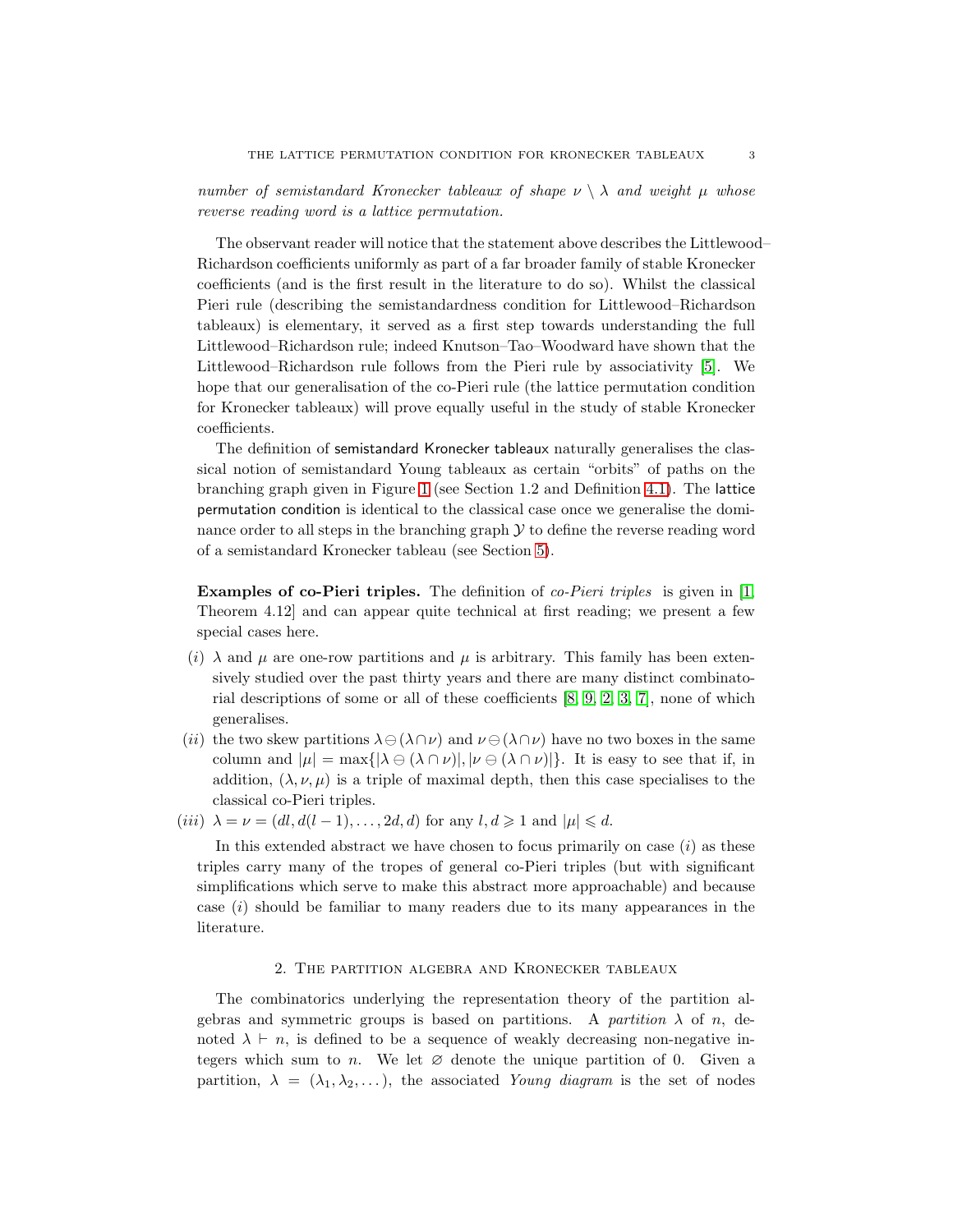$[\lambda] = \{(i, j) \in \mathbb{Z}_{\geq 0}^2 \mid j \leq \lambda_i\}$ . We define the length,  $\ell(\lambda)$ , of a partition  $\lambda$ , to be the number of non-zero parts. Given  $\lambda = (\lambda_1, \lambda_2, \dots, \lambda_\ell)$  a partition and n an integer, define  $\lambda_{[n]} = (n - |\lambda|, \lambda_1, \lambda_2, \ldots, \lambda_\ell)$ . Given  $\lambda_{[n]}$  a partition of n, we say that the partition has *depth* equal to  $|\lambda|$ .

The partition algebra is generated as an algebra by the elements  $s_{k,k+1}, p_{k+1/2}$  $(1 \leq k \leq r - 1)$  and  $p_k$   $(1 \leq k \leq r)$  pictured below modulo a long list of relations. One can visualise any product in this algebra as simply being given by concatenation of diagrams, modulo some surgery to remove closed loops [\[1\]](#page-12-4).

$$
s_{k,k+1} = \begin{bmatrix} \overline{k} \\ \overline{k} \\ k \end{bmatrix} \qquad p_{k+1/2} = \begin{bmatrix} \overline{k} \\ \overline{k} \\ k \end{bmatrix} \qquad p_k = \begin{bmatrix} \overline{k} \\ \overline{k} \\ k \end{bmatrix}
$$

Define the branching graph Y as follows. For  $k \in \mathbb{Z}_{\geqslant 0}$ , we denote by  $\mathscr{P}_{\leqslant k}$  the set of partitions of degree less or equal to k. Now the set of vertices on the kth and  $(k+1/2)$ th levels of  $\mathcal Y$  are given by

$$
\mathcal{Y}_k = \{ (\lambda, k - |\lambda|) \mid \lambda \in \mathscr{P}_{\leq k} \} \qquad \mathcal{Y}_{k+1/2} = \{ (\lambda, k - |\lambda|) \mid \lambda \in \mathscr{P}_{\leq k} \}.
$$

The edges of  $\mathcal Y$  are as follows,

- $\circ$  for  $(\lambda, l) \in \mathcal{Y}_k$  and  $(\mu, m) \in \mathcal{Y}_{k+1/2}$  there is an edge  $(\lambda, l) \to (\mu, m)$  if  $\mu = \lambda$ , or if  $\mu$  is obtained from  $\lambda$  by removing a box in the *i*th row for some  $i \geq 1$ ; we write  $\mu = \lambda - \varepsilon_0$  or  $\mu = \lambda - \varepsilon_i$ , respectively.
- $\circ$  for  $(\lambda, l) \in \mathcal{Y}_{k+1/2}$  and  $(\mu, m) \in \mathcal{Y}_{k+1}$  there is an edge  $(\lambda, l) \to (\mu, m)$  if  $\mu = \lambda$ , or if  $\mu$  is obtained from  $\lambda$  by adding a box in the *i*th row for some  $i \geq 1$ ; we write  $\mu = \lambda + \varepsilon_0$  or  $\mu = \lambda + \varepsilon_i$ , respectively.

When it is convenient, we decorate each edge with the index of the node that is added or removed when reading down the diagram. The first few levels of  $\mathcal Y$  are given in Figure [1.](#page-1-0) When no confusion is possible, we identify  $(\lambda, l) \in \mathcal{Y}_k$  with the partition  $\lambda$ .

**Definition 2.1.** Given  $\lambda \in \mathscr{P}_{r-s} \subseteq \mathcal{Y}_{r-s}$  and  $\nu \in \mathscr{P}_{\leq r} \subseteq \mathcal{Y}_r$ , we define a standard Kronecker tableau of shape  $\nu \setminus \lambda$  and degree s to be a path t of the form

$$
\lambda = \mathsf{t}(0) \to \mathsf{t}(\frac{1}{2}) \to \mathsf{t}(1) \to \cdots \to \mathsf{t}(s - \frac{1}{2}) \to \mathsf{t}(s) = \nu,\tag{2.1}
$$

in other words t is a path in Y which begins at  $\lambda$  and terminates at  $\nu$ . We let  $\text{Std}_s(\nu \setminus \lambda)$  denote the set of all such paths. If  $\lambda = \emptyset \in \mathcal{Y}_0$  then we write  $\text{Std}_r(\nu)$ instead of  $\text{Std}_r(\nu \setminus \emptyset)$ . Given s, t two standard Kronecker tableaux of degree s, we write  $s \geq t$  if  $s(k) \geq t(k)$  for all  $0 \leq k \leq s$ .

We can think of a path as either the sequence of partitions or the sequence of boxes removed and added. We usually prefer the latter case and record these boxes removed and added pairwise. For a pair  $(-\varepsilon_p, +\varepsilon_q)$  we call this an add or remove step if  $p = 0$  or  $q = 0$  respectively (because the effect of this step is to add or remove a box) and we call this a dummy step if  $p = q$  (as we end up at the same partition as we started); we write  $a(q)$  or  $r(p)$  for an add or remove step and  $d(p)$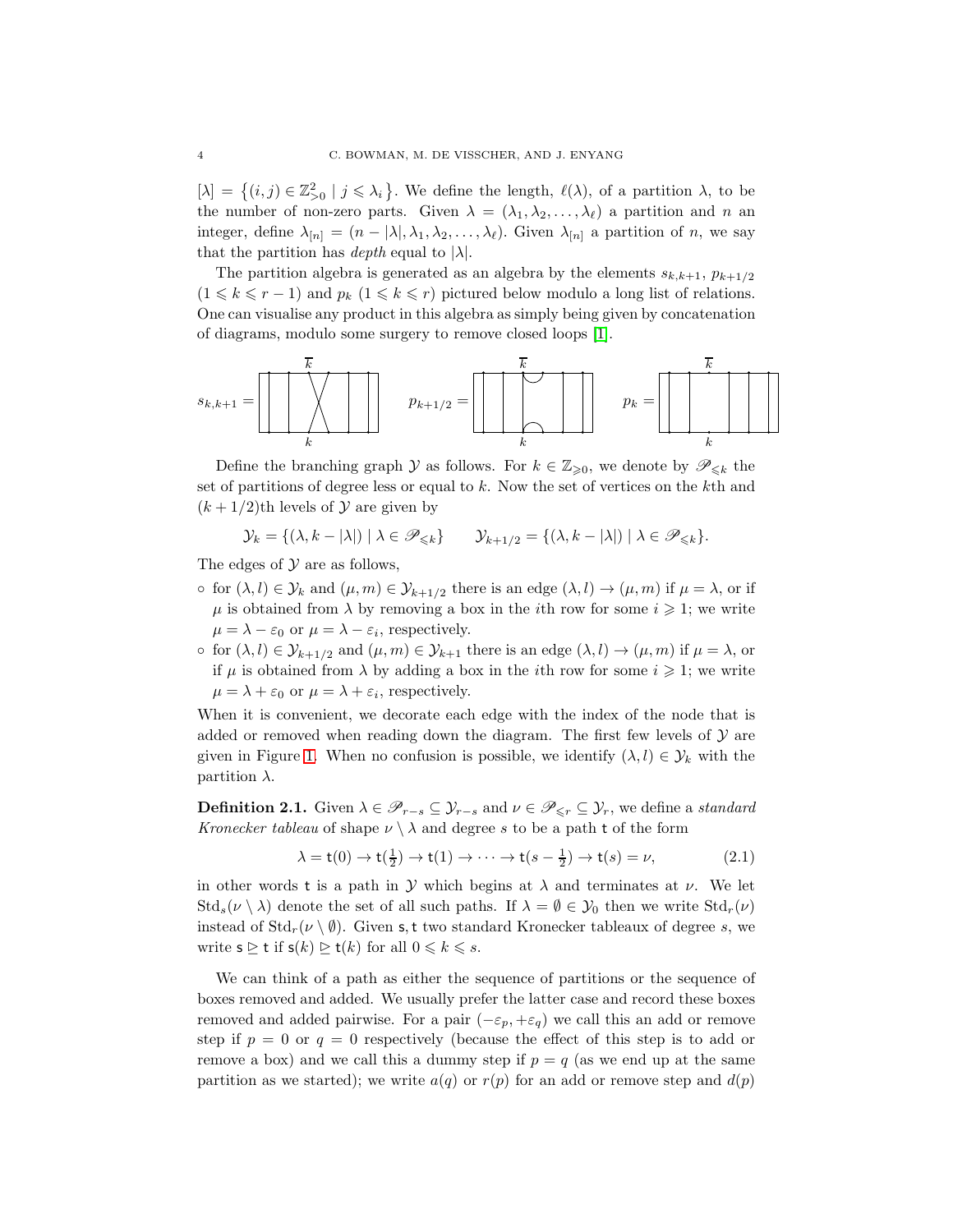for a dummy step. Many examples are given below, in particular the reader should compare the paths of Example [3.3](#page-5-0) with those depicted in the central diagram in Figure [4.](#page-9-0) We let  $t^{\lambda}$  denote the most dominant element of  $Std_s(\lambda)$ , namely that of the form:

$$
\underbrace{d(0) \circ d(0) \circ \cdots \circ d(0)}_{r-|\lambda|} \circ \underbrace{a(1) \circ \cdots \circ a(1)}_{\lambda_1} \circ \underbrace{a(2) \circ \cdots \circ a(2)}_{\lambda_2} \circ \cdots
$$

Given  $\lambda \in \mathscr{P}_{r-s} \subseteq \mathcal{Y}_{r-s}$  and  $\nu \in \mathscr{P}_{\leq r} \subseteq \mathcal{Y}_r$ , define the skew cell module

$$
\Delta_s(\nu\setminus\lambda)=\mathrm{Span}\{\mathsf{t}^{\lambda}\circ\mathsf{s}\mid\mathsf{s}\in\mathrm{Std}_s(\nu\setminus\lambda)\}
$$

with the action of  $P_s(n) \hookrightarrow P_{r-s}(n) \otimes P_s(n) \hookrightarrow P_r(n)$  given as in [\[1,](#page-12-4) Section 2.3]. If  $\lambda = \emptyset$ , then we simply denote this module by  $\Delta_s(\nu)$ . Let  $\lambda \in \mathscr{P}_{r-s}$ ,  $\mu \in \mathscr{P}_s$ and  $\nu \in \mathscr{P}_{\leq r}$ . Then we are able to define the stable Kronecker coefficients (even if this is not their usual definition) to be the multiplicities

$$
\overline{g}(\lambda, \nu, \mu) = \dim_{\mathbb{Q}}(\text{Hom}_{P_s(n)}(\Delta_s(\mu), \Delta_s(\nu \setminus \lambda)))
$$

for all  $n \geq 2s$ . When  $s = |\nu| - |\lambda|$ , the (skew) cell modules for partition algebras specialise to the usual Specht modules of the symmetric groups and we hence easily see that these stable coefficients coincide with the classical Littlewood–Richardson coefficients.

# 3. The action of the partition algebra

Understanding the action of the partition algebra on skew modules is difficult in general. In this section, we show that this can be done to some extent in the cases of interest to us. We have assumed that  $|\mu| = s$ , therefore the ideal  $P_s(n)p_rP_s(n) \subset$  $P_s(n)$  annihilates  $\Delta_s(\mu)$  and this motivates the following definition.

**Definition 3.1.** We define the Dvir radical of the skew module  $\Delta_s(\nu \setminus \lambda)$  by

$$
DR_s(\nu \setminus \lambda) = \Delta_s(\nu \setminus \lambda) P_s(n) p_r P_s(n) \subseteq \Delta_s(\nu \setminus \lambda)
$$

and set

$$
\Delta_s^0(\nu \setminus \lambda) = \Delta_s(\nu \setminus \lambda) / \text{DR}_s(\nu \setminus \lambda).
$$

If  $s = |\nu| - |\lambda|$ , then set  $\text{Std}^0_s(\nu \setminus \lambda) = \text{Std}_s(\nu \setminus \lambda)$ . If  $\lambda$  and  $\nu$  are one-row partitions, then set  $\mathrm{Std}^0_s(\nu \setminus \lambda) \subseteq \mathrm{Std}_s(\nu \setminus \lambda)$  to be the subset of paths, s, whose steps are of the form

$$
r(1) = (-1, +0) \qquad d(1) = (-1, +1) \qquad a(1) = (-0, +1)
$$

and such that the total number of boxes removed in s is less than or equal to  $|\lambda|$ .

Fix  $t \in \text{Std}_r(\nu)$  and  $1 \leq k \leq r$  and suppose that

$$
\mathsf{t}(k-1) \xrightarrow{-t} \mathsf{t}(k-\tfrac{1}{2}) \xrightarrow{+u} \mathsf{t}(k+1) \xrightarrow{-v} \mathsf{t}(k+\tfrac{1}{2}) \xrightarrow{+w} \mathsf{t}(k+1).
$$

We define  $t_{k\leftrightarrow k+1} \in \text{Std}_r(\nu)$  to be the tableau, if it exists, determined by  $t_{k\leftrightarrow k+1}(l)$  =  $t(l)$  for  $l \neq k, k \pm \frac{1}{2}$  and

$$
\mathsf{t}_{k\leftrightarrow k+1}(k-1) \xrightarrow{-v} \mathsf{t}_{k\leftrightarrow k+1}(k-\tfrac{1}{2}) \xrightarrow{+w} \mathsf{t}_{k\leftrightarrow k+1}(k) \xrightarrow{-t} \mathsf{t}_{k\leftrightarrow k+1}(k+\tfrac{1}{2}) \xrightarrow{+u} \mathsf{t}_{k\leftrightarrow k+1}(k+1).
$$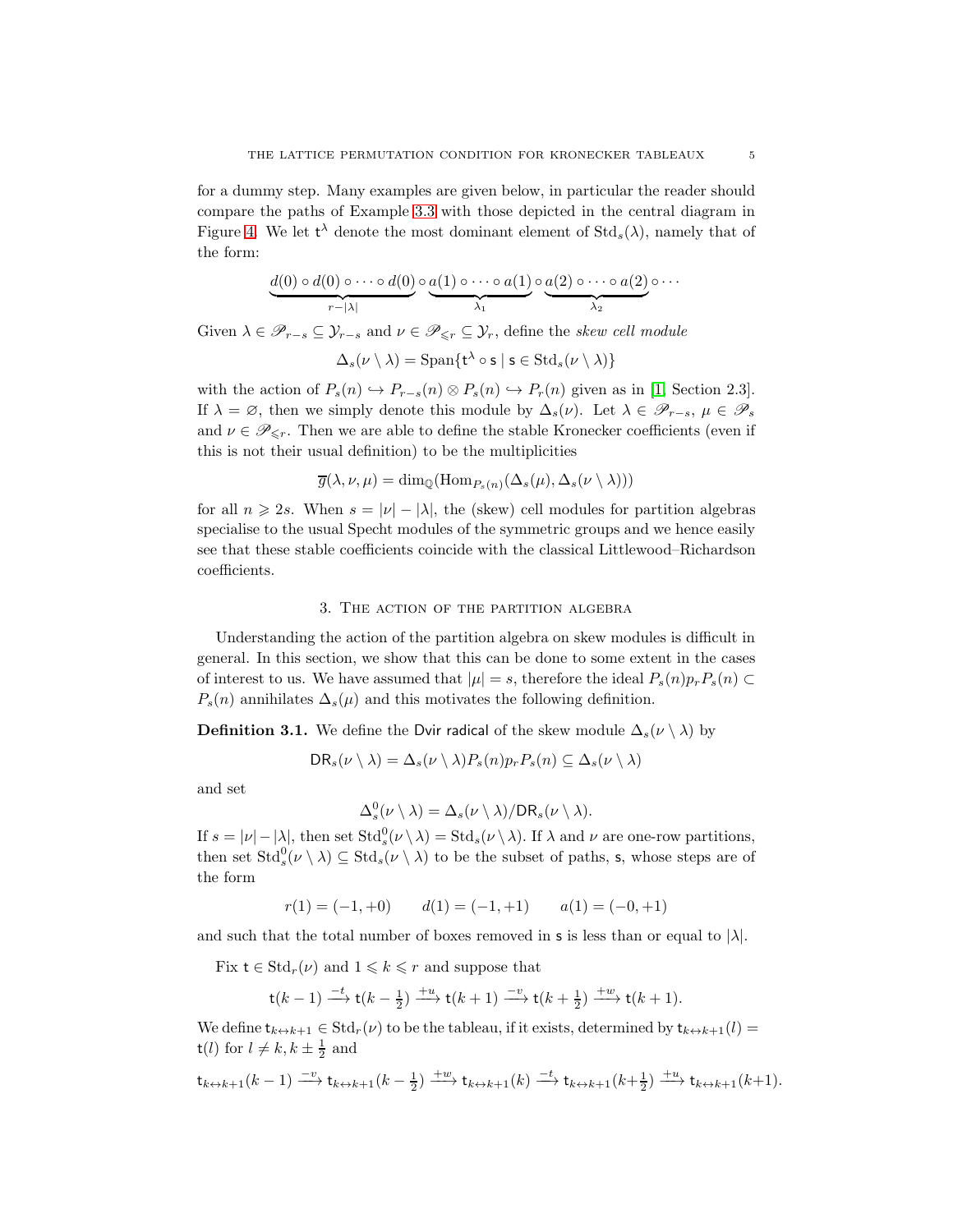Let  $(\lambda, \nu, s)$  be such that  $s = |\nu| - |\lambda|$ , or  $\lambda$  and  $\nu$  are both one-row partitions, then  $\Delta_s^0(\nu \setminus \lambda)$  is free as a Z-module with basis

$$
\{\mathsf{t} \mid \mathsf{t} \in \mathrm{Std}^0_s(\nu \setminus \lambda)\}
$$

and the  $P_s(n)$ -action on  $\Delta_s^0(\nu \setminus \lambda)$  is as follows:

$$
(\mathsf{t} + \mathsf{D}\mathsf{R}_{\mathsf{s}}(\nu \setminus \lambda))s_{k,k+1} = \begin{cases} \mathsf{t}_{k \leftrightarrow k+1} + \mathsf{D}\mathsf{R}_{\mathsf{s}}(\nu \setminus \lambda) & \text{if } \mathsf{t}_{k \leftrightarrow k+1} \text{ exists} \\ -\mathsf{t} + \sum_{\mathsf{s} \succ \mathsf{t}} r_{\mathsf{s}\mathsf{t}} \mathsf{s} + \mathsf{D}\mathsf{R}_{\mathsf{s}}(\nu \setminus \lambda) & \text{otherwise} \end{cases} \tag{3.1}
$$

for  $1 \leq k < s$  and  $(t + DR_s(\nu \setminus \lambda))p_{k,k+1} = 0$  and  $(t + DR_s(\nu \setminus \lambda))p_k = 0$  for  $1 \leq k \leq s$ . The coefficients  $r_{st} \in \mathbb{Q}$  are given in [\[1,](#page-12-4) Theorem 2.9].

**Example 3.2.** The set  $Std^0((3,3) \setminus (2,1))$  has two elements

$$
t_1 = a(1) \circ a(2) \circ a(2) \qquad t_2 = a(2) \circ a(1) \circ a(2).
$$

These are depicted on the lefthand-side of [2.](#page-5-1) We have that

$$
s_{1,2} = \begin{pmatrix} 0 & 1 \\ 1 & 0 \end{pmatrix} \qquad s_{2,3} = \begin{pmatrix} 1 & -1 \\ 0 & -1 \end{pmatrix}.
$$

<span id="page-5-1"></span>

<span id="page-5-0"></span>FIGURE 2. Oscillating tableaux of shape  $(3,3) \setminus (2,1)$  and  $(4) \setminus (4)$  and degree 3.

**Example 3.3.** The set  $Std_3^0((4) \setminus (4))$  consists of the 7 oscillating tableaux

$$
\begin{aligned}\n\mathsf{s}_1 &= r(1) \circ d(1) \circ a(1) & \mathsf{s}_2 &= d(1) \circ r(1) \circ a(1) & \mathsf{s}_3 &= r(1) \circ a(1) \circ d(1) \\
\mathsf{s}_4 &= a(1) \circ r(1) \circ d(1) & \mathsf{s}_5 &= d(1) \circ a(1) \circ r(1) & \mathsf{s}_6 &= a(1) \circ d(1) \circ r(1) \\
\mathsf{s}_7 &= d(1) \circ d(1) & \mathsf{d}(1)\n\end{aligned}
$$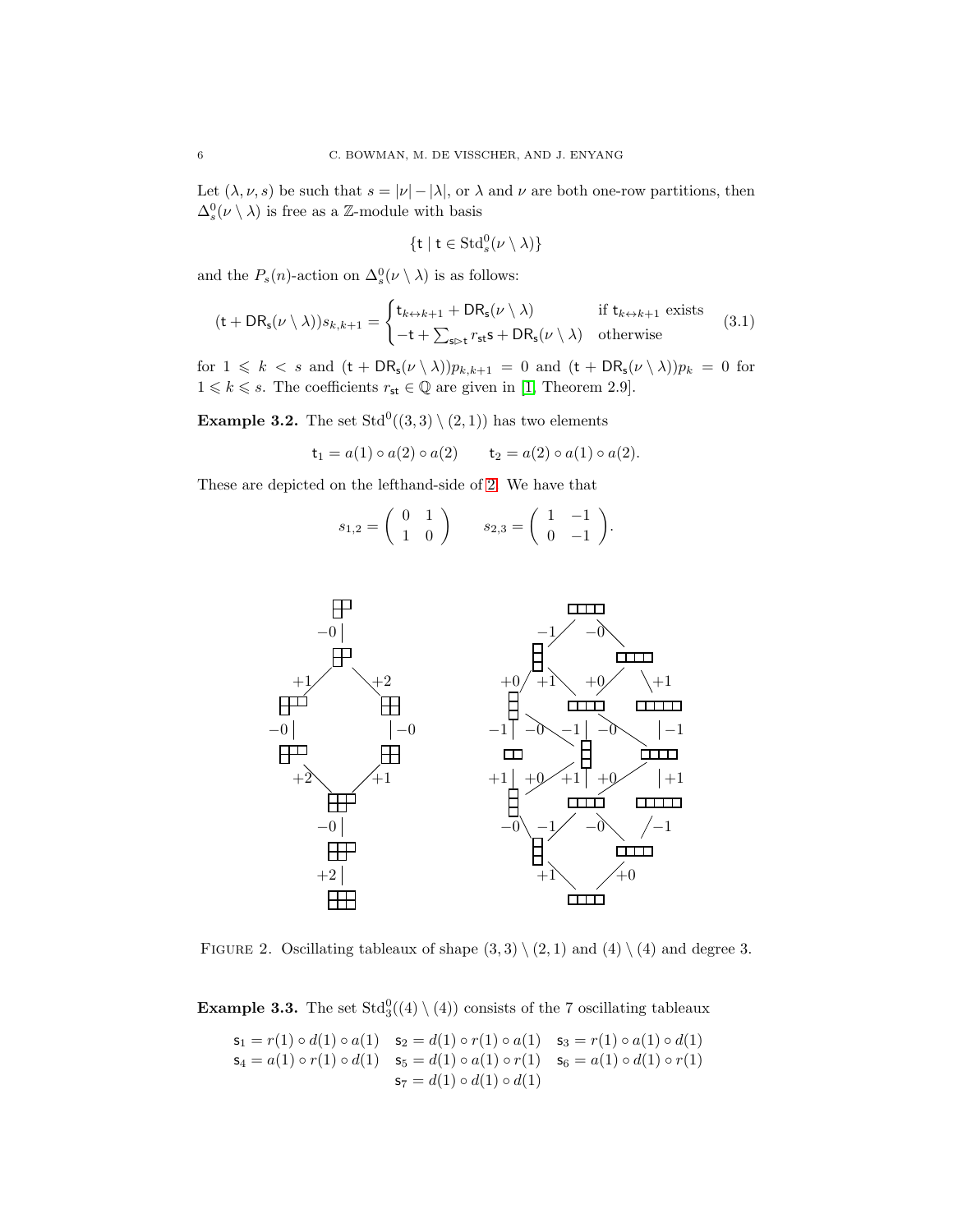pictured in Figure [2.](#page-5-1) We have that

|                                                         |  |  |  | $\left(1 + 1 + \cdots + \cdots \right)$                                                                                                                                                                                                                                                                                |                                                       |  |  |  | $( \cdot \cdot 1 \cdot \cdot \cdot \cdot )$                                           |
|---------------------------------------------------------|--|--|--|------------------------------------------------------------------------------------------------------------------------------------------------------------------------------------------------------------------------------------------------------------------------------------------------------------------------|-------------------------------------------------------|--|--|--|---------------------------------------------------------------------------------------|
| $s_{1,2} =$   $\cdot \cdot \cdot$   $\cdot \cdot \cdot$ |  |  |  | $\{1, \ldots, \ldots, \ldots\}$                                                                                                                                                                                                                                                                                        |                                                       |  |  |  | $\left\{ \cdots \cdots \cdots 1 \cdots \right\}$                                      |
|                                                         |  |  |  | $\begin{bmatrix} \cdots & \cdots & 1 & \cdots & \cdots \end{bmatrix}$                                                                                                                                                                                                                                                  |                                                       |  |  |  | $\left\{1, \ldots, \ldots, \ldots, \ldots\right\}$                                    |
|                                                         |  |  |  |                                                                                                                                                                                                                                                                                                                        | $s_{2,3} =   \cdot \cdot \cdot \cdot \cdot \cdot 1  $ |  |  |  |                                                                                       |
|                                                         |  |  |  |                                                                                                                                                                                                                                                                                                                        |                                                       |  |  |  | $\left\vert \cdot\right\rangle$ . The contribution of $\left\vert \cdot\right\rangle$ |
|                                                         |  |  |  | $\begin{bmatrix} 1 & 0 & 0 & 0 & 0 & 1 & 0 & 0 & 0 \\ 0 & 0 & 0 & 0 & 0 & 0 & 0 & 0 \\ 0 & 0 & 0 & 0 & 0 & 0 & 0 & 0 \\ 0 & 0 & 0 & 0 & 0 & 0 & 0 & 0 \\ 0 & 0 & 0 & 0 & 0 & 0 & 0 & 0 \\ 0 & 0 & 0 & 0 & 0 & 0 & 0 & 0 \\ 0 & 0 & 0 & 0 & 0 & 0 & 0 & 0 \\ 0 & 0 & 0 & 0 & 0 & 0 & 0 & 0 & 0 \\ 0 & 0 & 0 & 0 & 0 & $ |                                                       |  |  |  | $\begin{bmatrix} \cdots & \cdots & 1 & \cdots & \cdots \end{bmatrix}$                 |
|                                                         |  |  |  | $\lambda$ 1                                                                                                                                                                                                                                                                                                            |                                                       |  |  |  | $\backslash$ 1                                                                        |

It is not difficult to see that this module decomposes as follows

$$
\Delta_3^0((4)\setminus(4)) = 2\Delta_3^0((3)) \oplus 2\Delta_3^0((2,1)) \oplus \Delta_3^0((1^3)).
$$

4. Semistandard Kronecker tableaux

For any  $(\lambda, \nu, s) \in \mathscr{P}_{r-s} \times \mathscr{P}_{\leq r} \times \mathbb{Z}_{>0}$  and any  $\mu \vdash s$  we have

$$
\overline{g}(\lambda,\nu,\mu)=\dim_{\mathbb{Q}}\mathrm{Hom}_{P_s(n)}(\Delta_s(\mu),\Delta_s^0(\nu\setminus\lambda))=\dim_{\mathbb{Q}}\mathrm{Hom}_{\mathbb{Q}\mathfrak{S}_s}(\mathsf{S}(\mu),\Delta_s^0(\nu\setminus\lambda)),
$$

where  $\mathbb{Q} \mathfrak{S}_s$  is viewed as the quotient of  $P_s(n)$  by the ideal generated by  $p_r$ . Now for each  $\mu = (\mu_1, \mu_2, \dots, \mu_l) \vdash s$  we have an associated Young permutation module  $M(\mu) = \mathbb{Q} \otimes_{\mathfrak{S}_{\mu}} \mathbb{Q} \mathfrak{S}_{s}$  where  $\mathfrak{S}_{\mu} = \mathfrak{S}_{\mu_1} \times \mathfrak{S}_{\mu_2} \times \cdots \times \mathfrak{S}_{\mu_l} \subseteq \mathfrak{S}_{s}$ . As a first step towards understanding the stable Kronecker coefficients, it is natural to consider

 $\dim_{\mathbb{Q}} \text{Hom}_{\mathfrak{S}_s}(\mathsf{M}(\mu), \Delta_s^0(\nu \setminus \lambda))$ 

<span id="page-6-0"></span>and to attempt to construct a basis in terms of semistandard (Kronecker) tableaux.

**Definition 4.1.** Let  $(\lambda, \nu, s) \in \mathscr{P}_{r-s} \times \mathscr{P}_{\leq r} \times \mathbb{N}$  be a pair of one-row partitions or a triple of maximal depth. Let  $\mu = (\mu_1, \mu_2, \dots, \mu_l) \vdash s$  and let  $\mathsf{s}, \mathsf{t} \in \text{Std}^0_s(\nu \setminus \lambda)$ .

- (1) For  $1 \leq k < s$  we write  $s \stackrel{k}{\sim} t$  if  $s = t_{k \leftrightarrow k+1}$ .
- (2) We write  $s \stackrel{\mu}{\sim} t$  if there exists a sequence of standard Kronecker tableaux  $\mathsf{t}_1, \mathsf{t}_2, \ldots, \mathsf{t}_d \in \operatorname{Std}^0_s(\nu \setminus \lambda)$  such that

$$
s = t_1 \stackrel{k_1}{\sim} t_2, \; t_2 \stackrel{k_2}{\sim} t_3, \; \ldots \;, t_{d-1} \stackrel{k_{d-1}}{\sim} t_d = t
$$

for some  $k_1, \ldots, k_{d-1} \in \{1, \ldots, s-1\} \setminus \{[\mu]_c \mid c = 1, \ldots, l-1\}.$  We define a tableau of weight  $\mu$  to be an equivalence class of tableau under  $\overset{\mu}{\sim}$ , denoted  $[\mathsf{t}]_\mu = \{ \mathsf{s} \in \mathrm{Std}^0_s(\nu \setminus \lambda) \, | \, \mathsf{s} \stackrel{\mu}{\sim} \mathsf{t} \}.$ 

(3) We say that a Kronecker tableau,  $[t]_{\mu}$ , of shape  $\nu \setminus \lambda$  and weight  $\mu$  is semistandard if for any  $s \in [t]_{\mu}$  and any  $k \notin \{[\mu_c] \mid c = 1, \ldots, l-1\}$  the tableau  $\mathsf{s}_{k\leftrightarrow k+1}$  exists. We let  $\mathrm{SStd}^0_s(\nu \setminus \lambda, \mu)$  denote the set of semistandard Kronecker tableaux of shape  $\nu \setminus \lambda$  and weight  $\mu$ .

<span id="page-6-1"></span>To represent these semistandard Kronecker tableaux graphically, we will add 'frames' corresponding to the composition  $\mu$  on the set of paths  $Std_s^0(\nu \setminus \lambda)$  in *Y*. For  $\mathbf{t} = (-\varepsilon_{i_1}, +\varepsilon_{j_1}, \dots, -\varepsilon_{i_s}, +\varepsilon_{j_s})$  we say that the integral step  $(-\varepsilon_{i_k}, +\varepsilon_{j_k})$ belongs to the cth frame if  $[\mu]_{c-1} < k \leqslant [\mu]_c$ . Thus for  $\mathsf{s}, \mathsf{t} \in \text{Std}^0_s(\nu \setminus \lambda)$  we have that  $s \stackrel{\mu}{\sim} t$  if and only if s is obtained from t by permuting integral steps within each frame (as in Figures [3](#page-7-0) and [4\)](#page-9-0).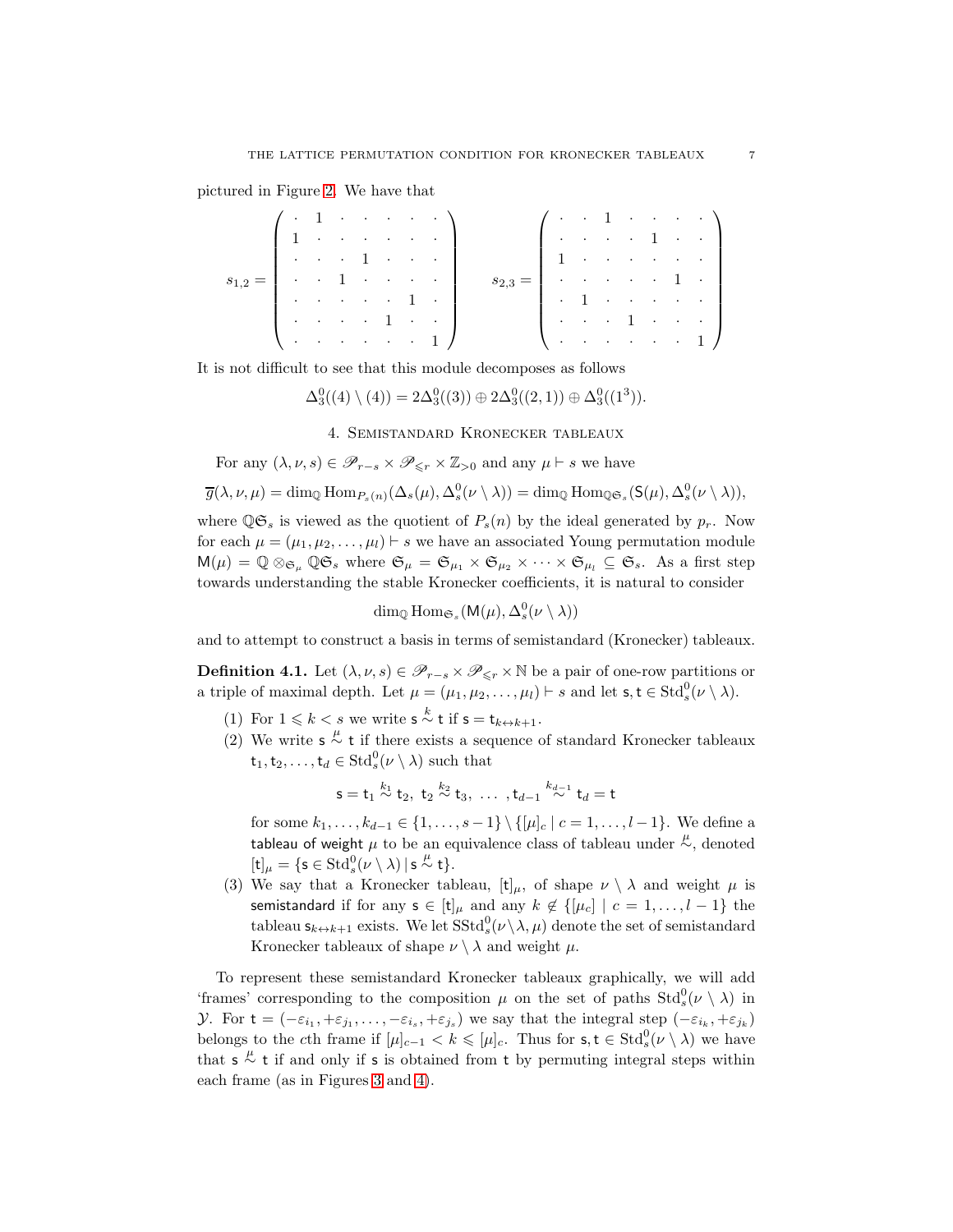**Theorem 4.2.** Let  $(\lambda, \nu, s)$  be a co-Pieri triple and  $\mu \vdash s$ . We define  $\varphi_{\mathsf{T}}(\mathsf{t}^{\mu}) =$  $\sum_{s\in\mathsf{T}} s$  for  $\mathsf{T} \in \mathrm{SStd}^0_s(\nu \setminus \lambda, \mu)$ . Then  $\mathrm{Hom}_{\mathfrak{S}_s}(\mathsf{M}(\mu), \Delta^0_s(\nu \setminus \lambda))$  has Z-basis  $\{\varphi_{\mathsf{T}}\mid$  $\mathsf{T} \in \mathrm{SStd}^0_s(\nu \setminus \lambda, \mu)$ .

<span id="page-7-0"></span>

FIGURE 3. Two examples of semistandard Kronecker tableaux of weight  $\mu$  =  $(2, 2, 1)$ . The number of steps in the *i*th frame is  $\mu_i$ .

<span id="page-7-1"></span>**Example 4.3.** Let  $\lambda = (4)$ ,  $\nu = (4)$  and  $s = 5$  and  $\mu = (2, 2, 1) \vdash 5$ . An example of a semistandard tableau, V, of shape  $\nu \setminus \lambda$  and weight  $\mu$  is given by the rightmost diagram in Figure [3.](#page-7-0) The semistandard tableau V is an orbit consisting of the following four standard tableaux

$$
\mathsf{v}_1 = r(1) \circ d(1) \circ d(1) \circ a(1) \circ a(1) \qquad \mathsf{v}_2 = d(1) \circ r(1) \circ d(1) \circ a(1) \circ a(1)
$$
\n
$$
\mathsf{v}_3 = r(1) \circ d(1) \circ a(1) \circ d(1) \circ a(1) \qquad \mathsf{v}_4 = d(1) \circ r(1) \circ a(1) \circ d(1) \circ a(1)
$$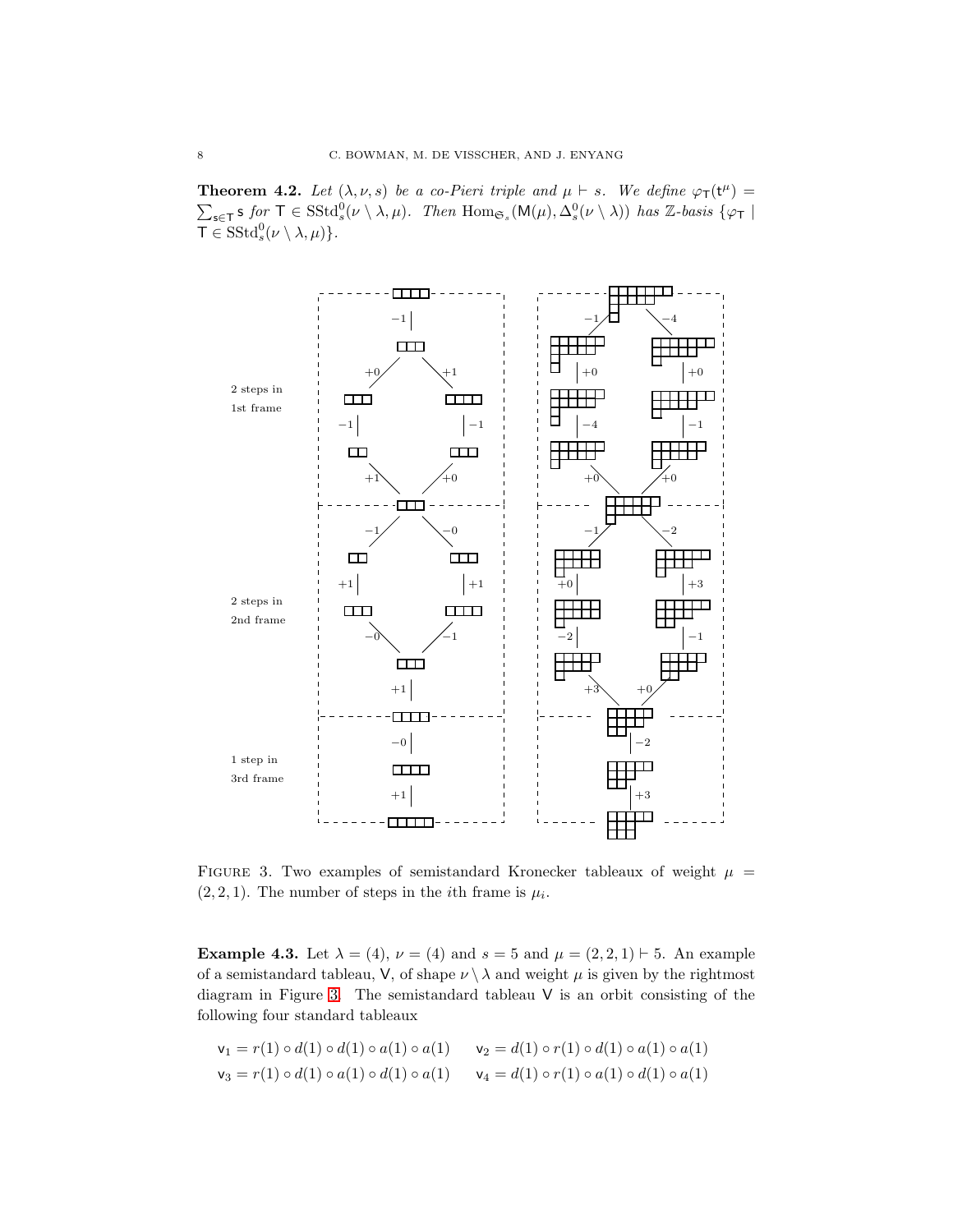We have a corresponding homomorphism  $\varphi_V \in \text{Hom}_{\mathfrak{S}_s}(\mathsf{M}(2,2,1), \Delta_s((4)\backslash(4))$  given by

$$
\varphi_{\mathsf{T}}(\mathsf{t}^{(2,2,1)}) = \mathsf{v}_1 + \mathsf{v}_2 + \mathsf{v}_3 + \mathsf{v}_4.
$$

4.1. The classical picture for semistandard Young tableaux. We now wish to illustrate how our Definition [4.1](#page-6-0) and the familiar visualisation of a semistandard Young tableaux coincide for triples of maximal depth. Given  $\lambda \vdash r - s, \nu \vdash r, \mu =$  $(\mu_1, \mu_2, \ldots, \mu_\ell) \vdash s$  such that  $\lambda \subseteq \nu$  a Young tableau of shape  $\nu \ominus \lambda$  and weight  $\mu$  in the classical picture is visualised as a filling of the boxes of  $[\nu \ominus \lambda]$  with the entries

$$
\underbrace{1,\ldots,1}_{\mu_1},\underbrace{2,\ldots,2}_{\mu_2},\ldots,\underbrace{\ell,\ldots,\ell}_{\mu_\ell}
$$

so that they are weakly increasing along the rows and columns. One should think of this classical picture of a Young tableau of weight  $\mu$  simply as a diagrammatic way of encoding an  $\mathfrak{S}_{\mu}$ -orbit of standard Young tableaux as follows. Let s be a standard Young tableau of shape  $\nu \ominus \lambda$  and let  $\mu$  be a partition. Then define  $\mu(\mathsf{s})$  to be the Young tableau of weight  $\mu$  obtained from s by replacing each of the entries  $[\mu]_{c-1} < i \leq \mu]_c$  in s by the entry c for  $c \geq 1$ . We identify a Young tableau, S, of weight  $\mu$  with the set of standard Young tableaux,  $\mu^{-1}(S) = \{s \mid \mu(s) = S\}.$ 

In either picture, a Young tableau of weight  $\mu$  is merely a picture which encodes an  $\mathfrak{S}_u$ -orbit of standard Young tableaux. We picture a Young tableau, S, of weight  $\mu$  as the orbit of paths  $\mu^{-1}(S)$  in the branching graph with a frame to record the partition  $\mu$ .

A tableau of weight  $\mu$  in the classical picture would be said to be semistandard if and only if the entries are strictly increasing along the columns. In our picture, this is equivalent to condition 3 of Definition [4.1.](#page-6-0)

<span id="page-8-0"></span>**Example 4.4.** Let  $\lambda = (2, 1), \nu = (3, 3, 2)$  and  $s = 5$ . Then  $(\lambda, \nu, s)$  is a triple of maximal depth. Take  $\mu = (2, 2, 1) \vdash 5$ . The semistandard tableau U is an orbit consisting of the following four standard tableaux

$$
\begin{aligned}\n\mathsf{u}_1 &= a(1) \circ a(2) \circ a(2) \circ a(3) \circ a(3) & \mathsf{u}_2 &= a(2) \circ a(1) \circ a(2) \circ a(3) \circ a(3) \\
\mathsf{u}_3 &= a(1) \circ a(2) \circ a(3) \circ a(2) \circ a(3) & \mathsf{u}_4 &= a(2) \circ a(1) \circ a(3) \circ a(2) \circ a(3)\n\end{aligned}
$$

pictured as follows

$$
\mu^{-1}\left(\begin{array}{|c|c|c|}\hline 1 & 1 \\ \hline 1 & 2 \end{array}\right) = \left\{\begin{array}{|c|c|c|}\hline 1 & 1 \\ \hline 2 & 3 \end{array}\right., \begin{array}{|c|c|c|}\hline 1 & 2 \\ \hline 1 & 3 \end{array}\right., \begin{array}{|c|c|c|}\hline 1 & 2 \\ \hline 1 & 4 \end{array}\right., \begin{array}{|c|c|c|}\hline 1 & 1 \\ \hline 2 & 3 \end{array}\right\}.
$$

We have a corresponding homomorphism  $\varphi_{\mathsf{U}} \in \text{Hom}_{\mathfrak{S}_s}(\mathsf{M}(2,2,1), \Delta_s((3,3,2))$  $(2, 1)$ ) given by

$$
\varphi_{\mathsf{T}}(\mathsf{t}^{(2,2,1)}) = \mathsf{u}_1 + \mathsf{u}_2 + \mathsf{u}_3 + \mathsf{u}_4.
$$

Compare this orbit sum over 4 tableaux with the picture in Figure [4](#page-9-0) and the statement of Theorem [4.2.](#page-6-1)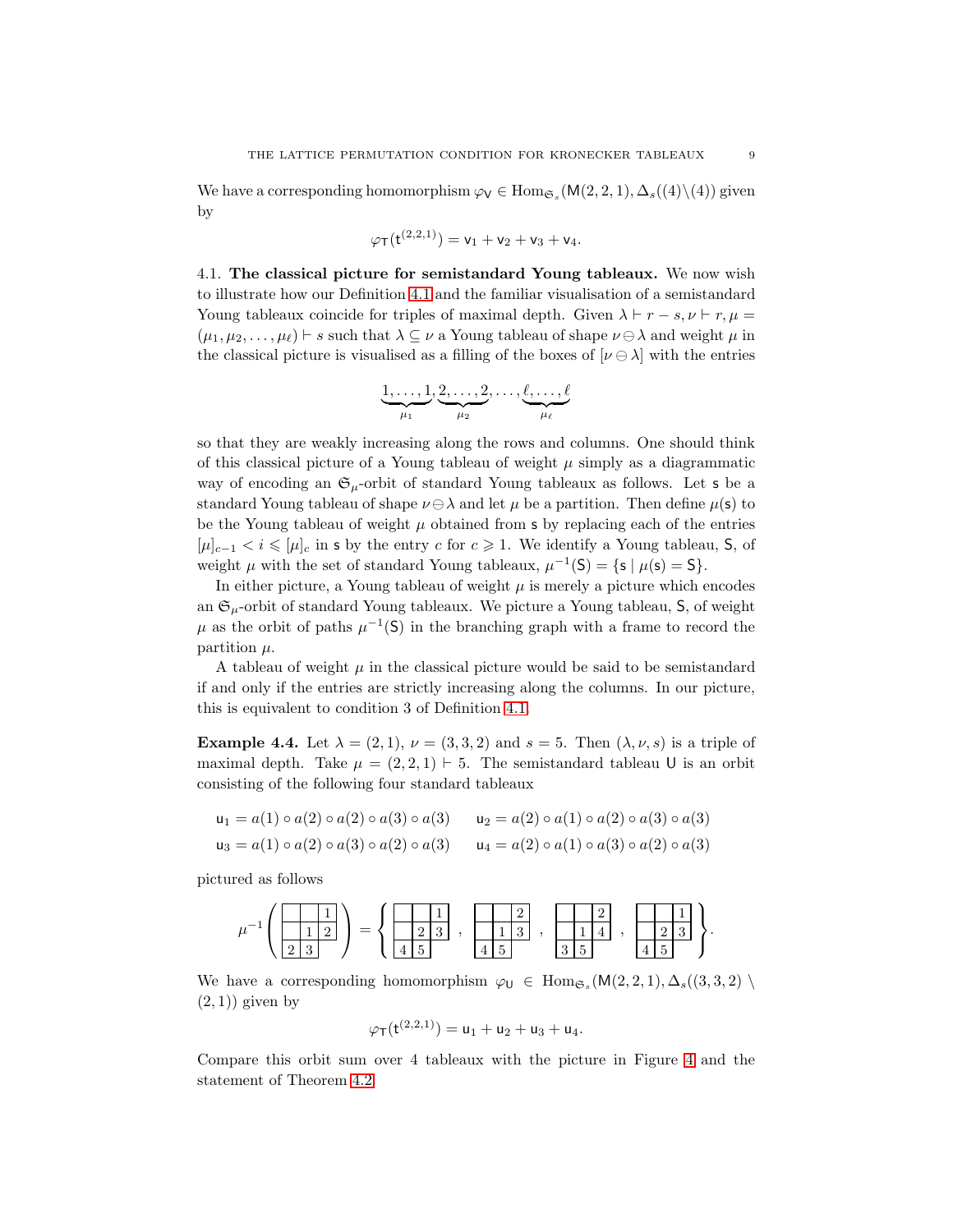<span id="page-9-0"></span>

FIGURE 4. A pair of semistandard Kronecker tableaux for  $((2, 1), (3, 3, 2), 5)$  a triple of maximal depth. Compare the first of these with Example [4.4.](#page-8-0)

**Example 4.5.** Let  $\lambda = (2, 1), \nu = (3, 3, 2)$  and  $s = 5$ . Then  $(\lambda, \nu, s)$  is a triple of maximal depth. Take  $\mu = (2, 2, 1) \vdash 5$ . The full list of semistandard tableaux (pictured in the classical fashion) are as follows



The first two of these semistandard tableaux are pictured in our diagrammatic fashion in Figure [4.](#page-9-0)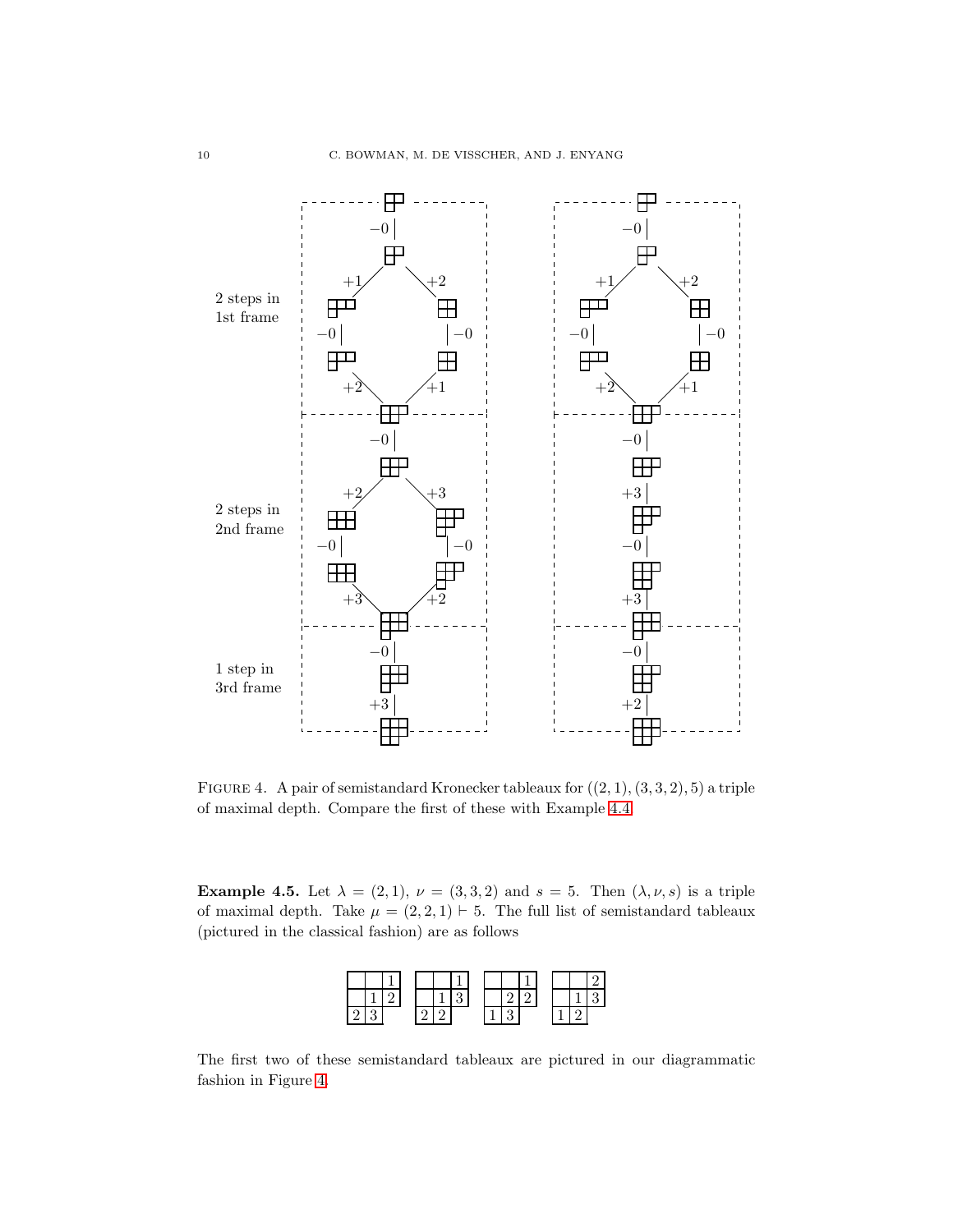# 5. Latticed Kronecker tableaux

<span id="page-10-0"></span>We now provide the main result of the paper, namely we combinatorially describe

$$
\overline{g}(\lambda, \nu, \mu) = \dim \operatorname{Hom}_{\mathfrak{S}_s}(\mathsf{S}(\mu), \Delta_s^0(\nu \setminus \lambda))
$$

for  $(\lambda, \nu, \mu)$  a triple of maximal depth or such that  $\lambda$  and  $\nu$  are both one-row partitions. One can think of a path  $t \in Std_s(\nu \setminus \lambda)$  as a sequence of partitions; or equivalently, as the sequence of boxes added and removed. We shall refer to a pair of steps,  $(-\varepsilon_a, +\varepsilon_b)$ , between consecutive integral levels of the branching graph as an integral step in the branching graph. We define types of integral step (move-up, dummy, move-down) in the branching graph of  $P_r(n)$  and order them as follows,

| move-up                            | dummy                                            | move-down |                                    |  |  |
|------------------------------------|--------------------------------------------------|-----------|------------------------------------|--|--|
| $(-\varepsilon_p, +\varepsilon_q)$ | $\langle -\varepsilon_t, +\varepsilon_t \rangle$ |           | $(-\varepsilon_u, +\varepsilon_v)$ |  |  |

for  $p > q$  and  $u < v$ ; we refine this to a total order as follows,

$$
(m\uparrow) \text{ we order } (-\varepsilon_p, +\varepsilon_q) < (-\varepsilon_{p'}, +\varepsilon_{q'}) \text{ if } q < q' \text{ or } q = q' \text{ and } p > p';
$$
  
\n(d) we order  $(-\varepsilon_t, +\varepsilon_t) < (-\varepsilon_{t'}, +\varepsilon_{t'})$  if  $t > t'$ ;  
\n $(m\downarrow)$  we order  $(-\varepsilon_u, +\varepsilon_v) < (-\varepsilon_{u'}, +\varepsilon_{v'})$  if  $u > u'$  or  $u = u'$  and  $v < v'$ .

We sometimes let  $a(i) := m\downarrow(0, i)$  (respectively  $r(i) := m\uparrow(i, 0)$ ) and think of this as adding (respectively removing) a box. We start with any standard tableau  $\mathsf{s} \in \operatorname{Std}^0_s(\nu \setminus \lambda)$  and any  $\mu = (\mu_1, \mu_2, \dots, \mu_l) \vdash s$ . Write

$$
\mathbf{s} = (-\varepsilon_{i_1}, +\varepsilon_{j_1}, -\varepsilon_{i_2}, +\varepsilon_{j_2}, \dots, -\varepsilon_{i_s}, +\varepsilon_{j_s}).
$$

Recall from the previous section that, to each integral step  $(-\varepsilon_{i_k}, +\varepsilon_{j_k})$  in s, we associate its frame c, that is the unique positive integer such that  $[\mu]_{c-1} < k \leqslant [\mu]_c$ .

**Definition 5.1.** We encode the integral steps of **s** and their frames in a  $2 \times s$ array, denoted by  $\omega_{\mu}(s)$  (called the  $\mu$ -reverse reading word of s) as follows. The first row of  $\omega_{\mu}(s)$  contains all the integral steps of s and the second row contains their corresponding frames. We order the columns of  $\omega_{\mu}(\mathsf{s})$  increasingly using the ordering on integral steps given in Definition 2.5. For two equal integral steps we order the columns so that the frame numbers are weakly decreasing. Given  $S \in \text{SStd}^0_s(\nu \setminus \lambda, \mu)$ , it is easy to see that  $\omega_\mu(s) = \omega_\mu(t)$  for any pair  $s, t \in S$  and so we define the  $\mu$ -reverse reading word,  $\omega(S)$ , of S in the obvious fashion. For  $\mathsf{S} \in \mathrm{SStd}^0_s(\nu \setminus \lambda, \mu)$  we write

$$
\omega(S)=(\omega_1(S),\omega_2(S))
$$

where  $\omega_1(S)$  (respectively  $\omega_2(S)$ ) is the first (respectively second) row of  $\omega(S)$ . Note that  $\omega_2(S)$  is a sequence of positive integers such that i appears precisely  $\mu_i$  times, for  $i \geqslant 1$ .

<span id="page-10-1"></span>**Example 5.2.** For  $\lambda = (2, 1)$  and  $\nu = (3, 3, 2)$ , the steps taken in the semistandard tableau U of Figure [4](#page-9-0) are

$$
a(1), a(2), a(2), a(3), a(3)
$$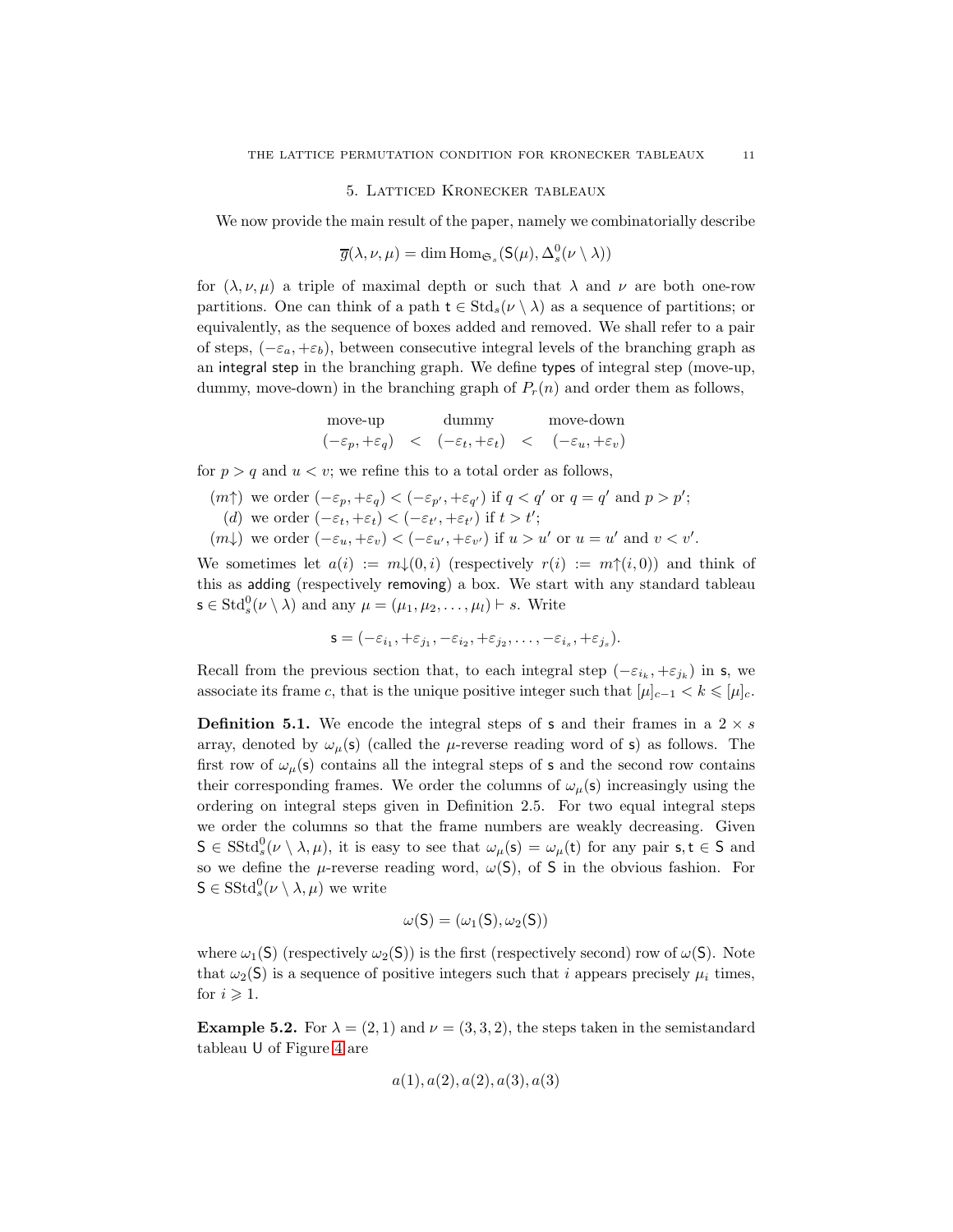We record the steps according to the dominance ordering for the partition algebra  $(a(1) < a(2) < a(3))$  and refine this by recording the frame in which these steps occur backwards, as follows

$$
\omega(\mathsf{U}) = \begin{pmatrix} a(1) & a(2) & a(2) & a(3) & a(3) \\ 1 & 2 & 1 & 3 & 2 \end{pmatrix}.
$$

For  $\lambda = (4)$  and  $\nu = (5)$ , the steps taken in the semistandard tableau V on the right of Figure [3](#page-7-0) are

$$
r(1), d(1), d(1), a(1), a(1).
$$

We record the steps according to the dominance ordering for the partition algebra  $(r(1) < d(1) < a(1))$  and we refine this by recording the frame in which these steps occur backwards, as follows

$$
\omega(\mathsf{V}) = \left( \begin{array}{ccc} r(1) & d(1) & d(1) & a(1) & a(1) \\ 1 & 2 & 1 & 3 & 2 \end{array} \right)
$$

and notice that  $\omega_2(\mathsf{U}) = \omega_2(\mathsf{V})$ . We leave it as an exercise for the reader to verify that the rightmost tableau depicted in Figure [3](#page-7-0) has reading word

$$
\left(\begin{array}{ccc} r(4) & r(1) & r(1) & m\downarrow (2,3) & m\downarrow (2,3) \\ 1 & 2 & 1 & 2 & 3 \end{array}\right).
$$

**Theorem 5.3.** For  $S \in \text{SStd}^0_s(\nu \setminus \lambda, \mu)$  we say that its reverse reading word  $\omega(S)$ is a lattice permutation if  $\omega_2(S)$  is a string composed of positive integers, in which every prefix contains at least as many positive integers i as integers  $i + 1$  for  $i \geq 1$ . We define  $\text{Latt}_s^0(\nu \setminus \lambda, \mu)$  to be the set of all  $S \in \text{SStd}_s^0(\nu \setminus \lambda, \mu)$  such that  $\omega(S)$  is a lattice permutation. For any co-Pieri triple  $(\lambda, \nu, s)$  and any  $\mu \vdash s$  we have

$$
\overline{g}(\lambda, \nu, \mu) = \dim_{\mathbb{Q}} \text{Hom}_{\mathfrak{S}_s}(\mathsf{S}(\mu), \Delta_s^0(\nu \setminus \lambda)) = |\text{Latt}_s^0(\nu \setminus \lambda, \mu)|.
$$

Example 5.4. For example, we have that

$$
\overline{g}((2,1),(3,3,2),(2,2,1)) = 1 = \overline{g}((4),(4),(2,2,1))
$$

and that the corresponding homomorphisms are constructed in Examples [4.3](#page-7-1) and [4.4.](#page-8-0) That these semistandard tableaux satisfy the lattice permutation property is checked in Example [5.2.](#page-10-1) Verifying that these are the only semistandard tableaux satisfying the lattice permutation property is left as an exercise for the reader. Similarly, one can check that  $\overline{g}((7,5,1^2),(6,3,3),(2,2,1))=1$ .

Remark 5.5. The (non-stable) Kronecker coefficients are also indexed by partitions. As we increase the size of the first row of each of the indexing partitions of the Kronecker coefficients, we obtain a weakly increasing sequence of coefficients; the limiting values of these sequences are the stable Kronecker coefficients which have been the focus of this paper. The non-stable Kronecker coefficients labelled by two 2-line partitions can be written as an alternating sum of at most 4 stable Kronecker coefficients labelled by two 1-line partitions [\[1,](#page-12-4) Proposition 7.6]. (In fact, any nonstable Kronecker coefficient can be written as an alternating sum of stable Kronecker coefficients.) This should be compared with the existing descriptions of Kronecker